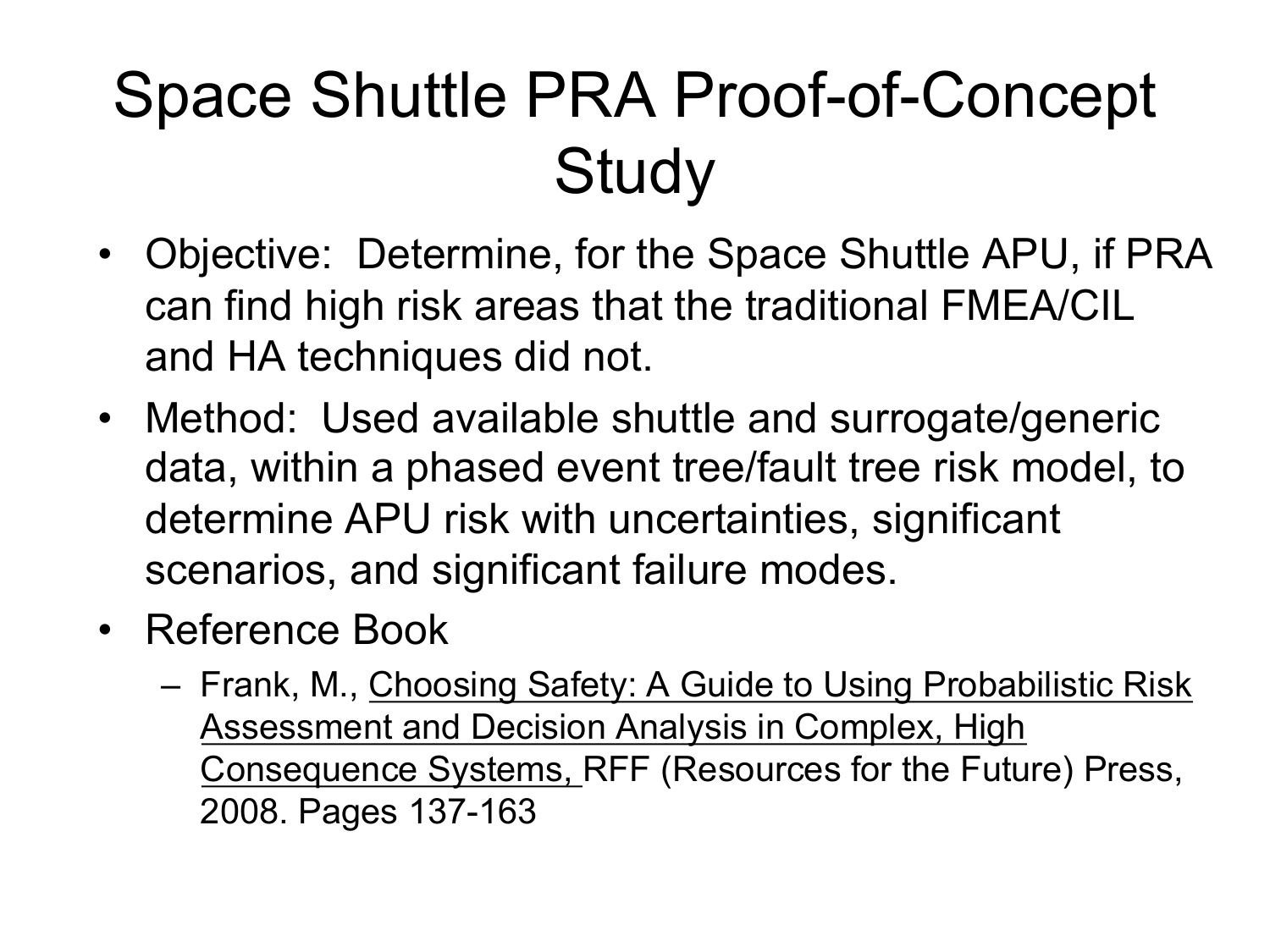## Typical APU Schematic

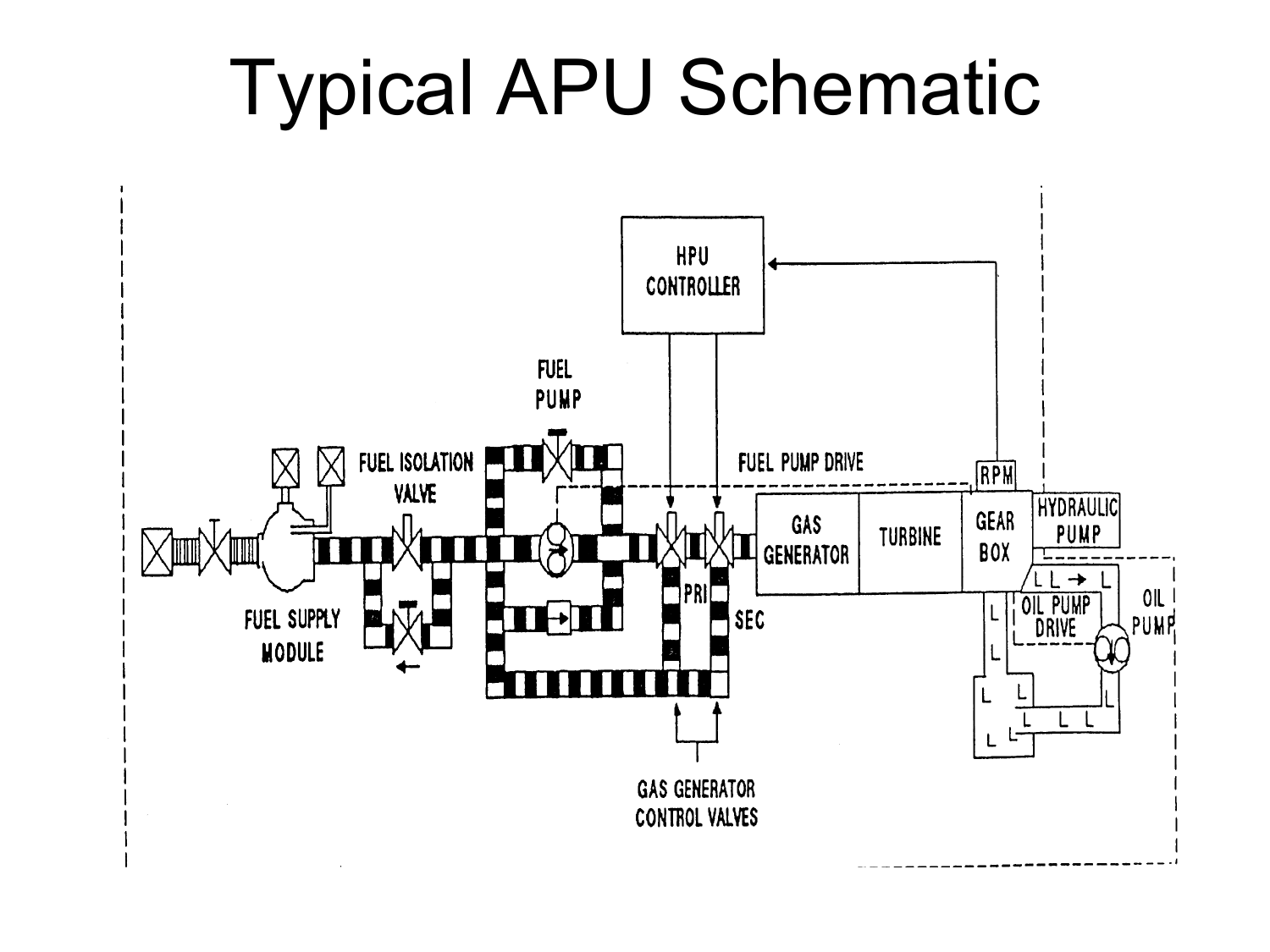# Highest Safety Risk Scenario

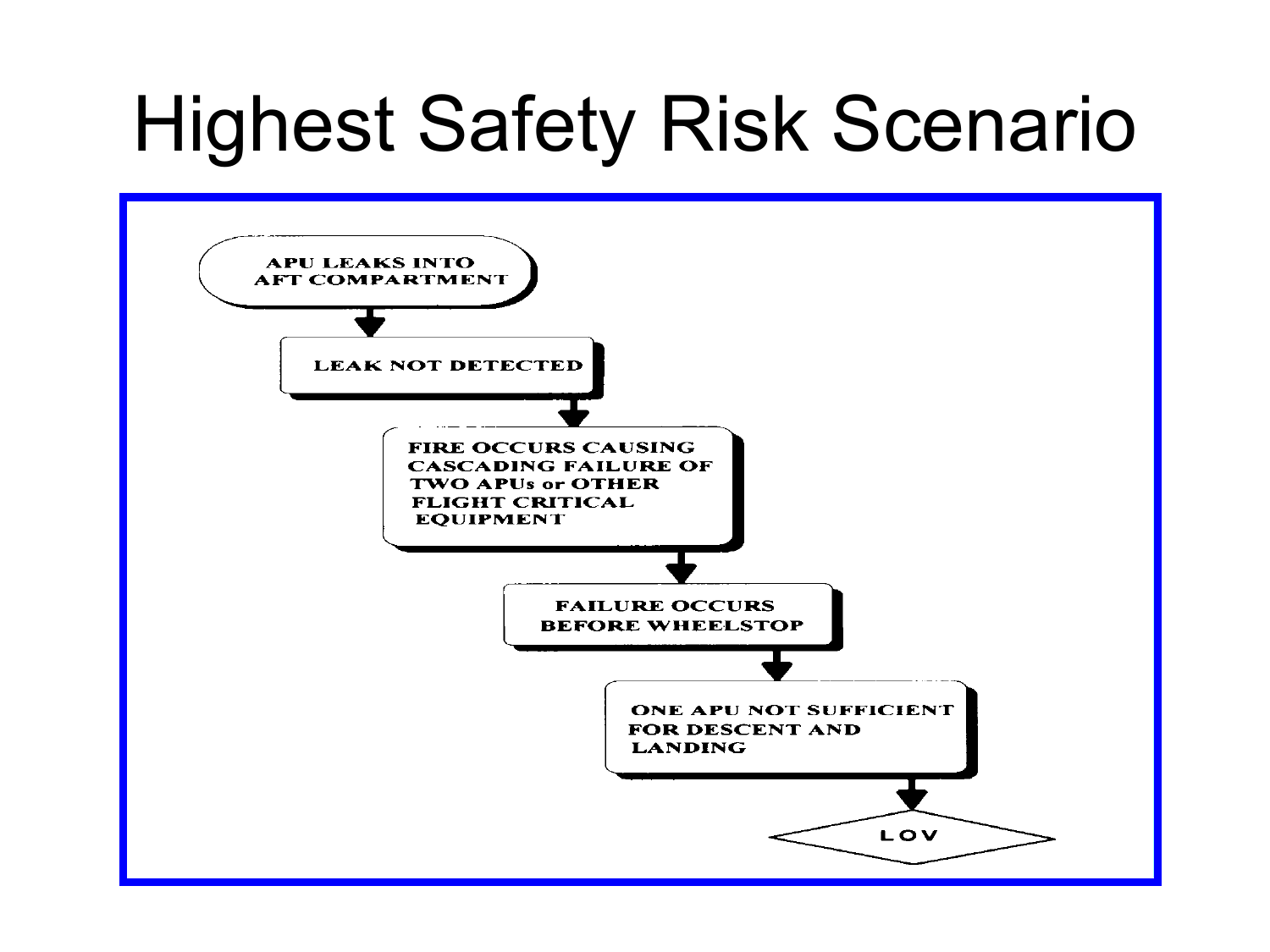# Findings of POC Study

- NASA's identified hazards and FMEA failure modes are not ranked via quantitative risk estimates
- Basic events in risk model corresponded to failure modes from NASA's FMEA process.

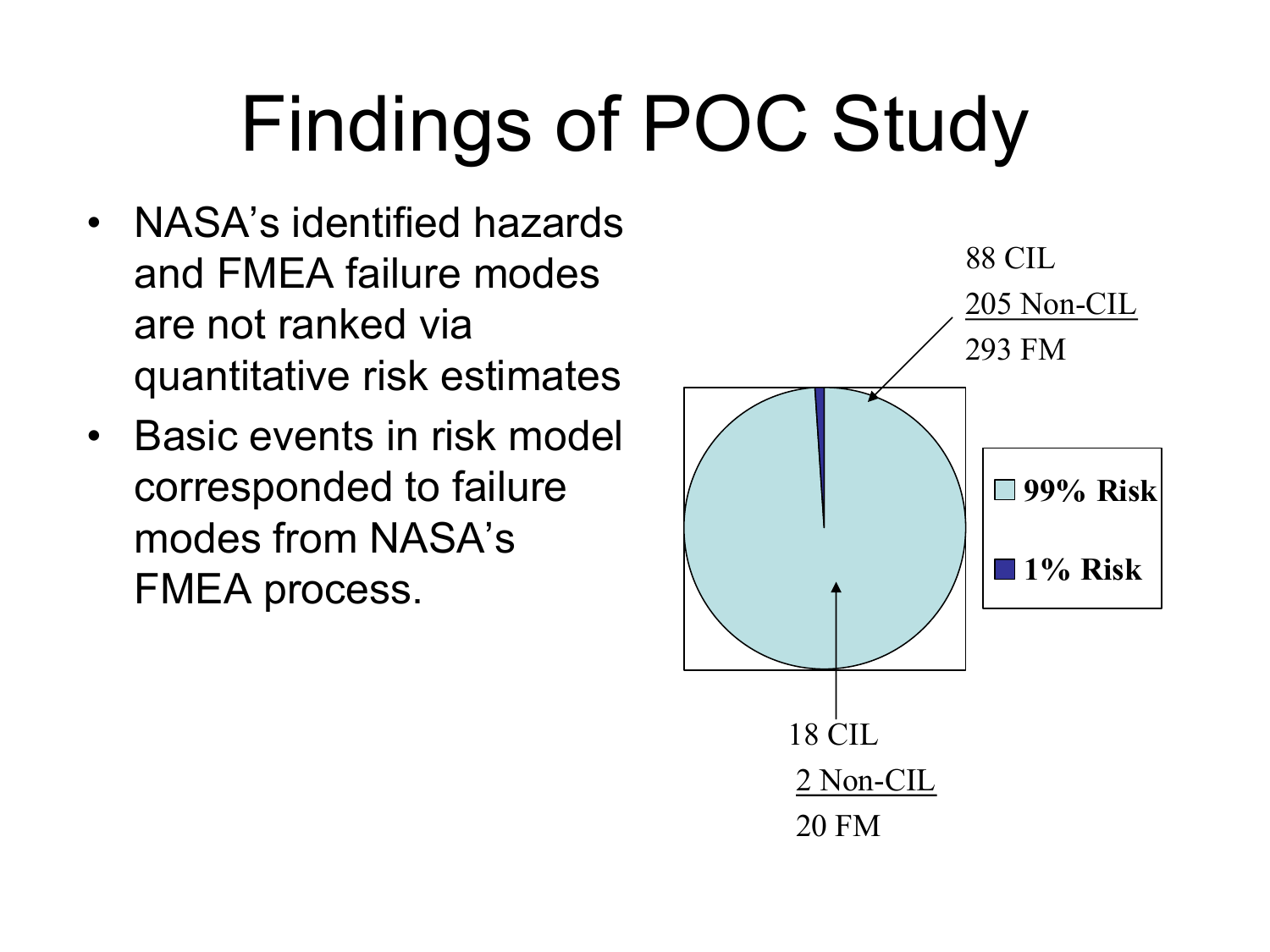# Findings of POC Study

- Scenarios comprising approximately 40% of the risk were not identified in NASA's hazard analyses.
- Part of the efficacy of risk assessment is its ability to "Integrate" across failure modes, hazards and system boundaries.
- NASA's approach to redundancy was not failure mode specific.
	- Three APUs on shuttle for operational redundancy increased risk of fire and explosion because hydrazine leakage was dominant failure mode.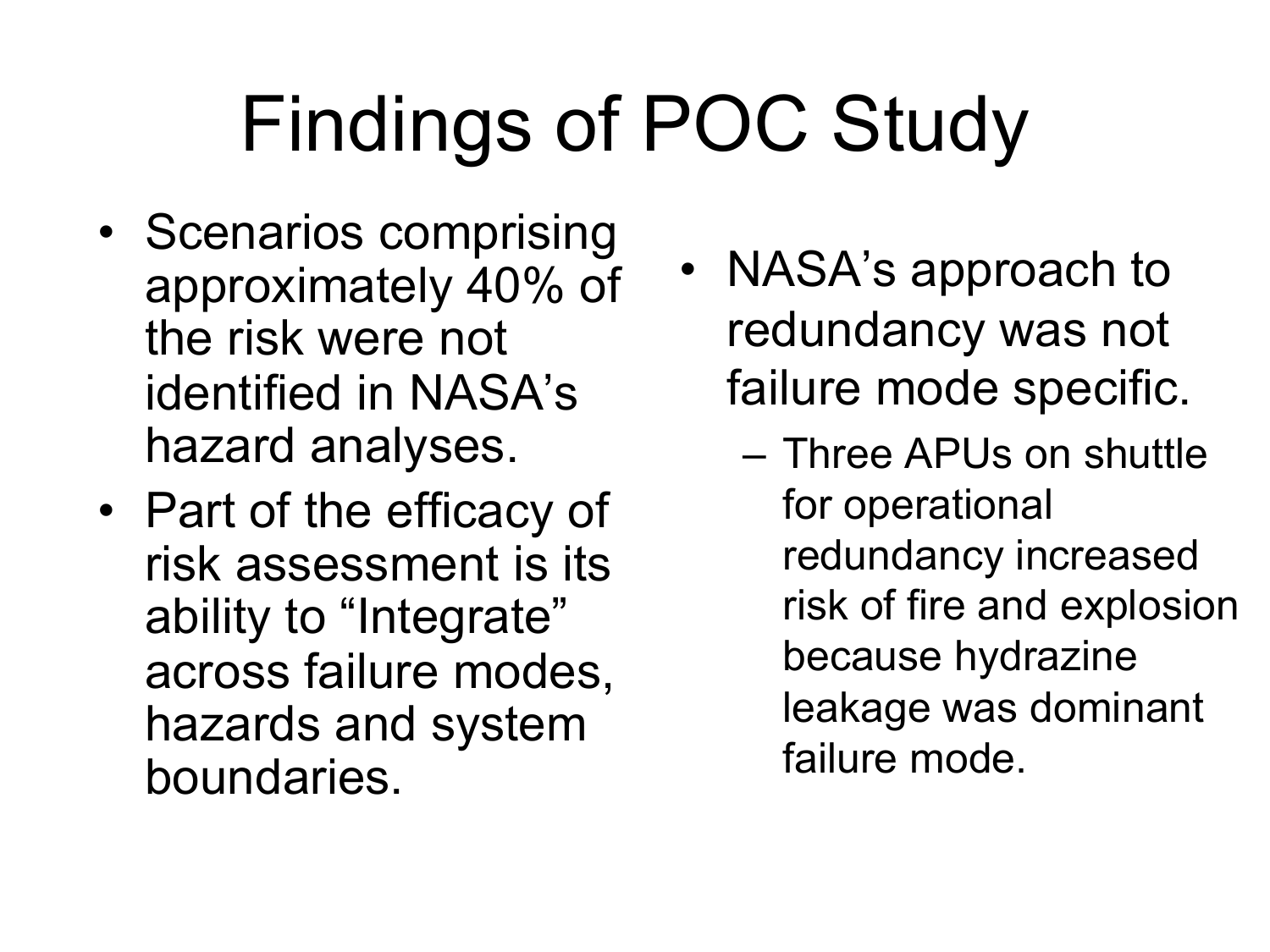## Best APU Risk Reduction **Strategy**

- Objective: Find the best alternative modification of the Space Shuttle APU considering both safety improvement and cost.
- Method: Using a baseline risk assessment of Space Shuttle APU, modify risk model for each alternative strategy. Obtain cost to implement each strategy. Use various decision analyses to decide on best overall alternative.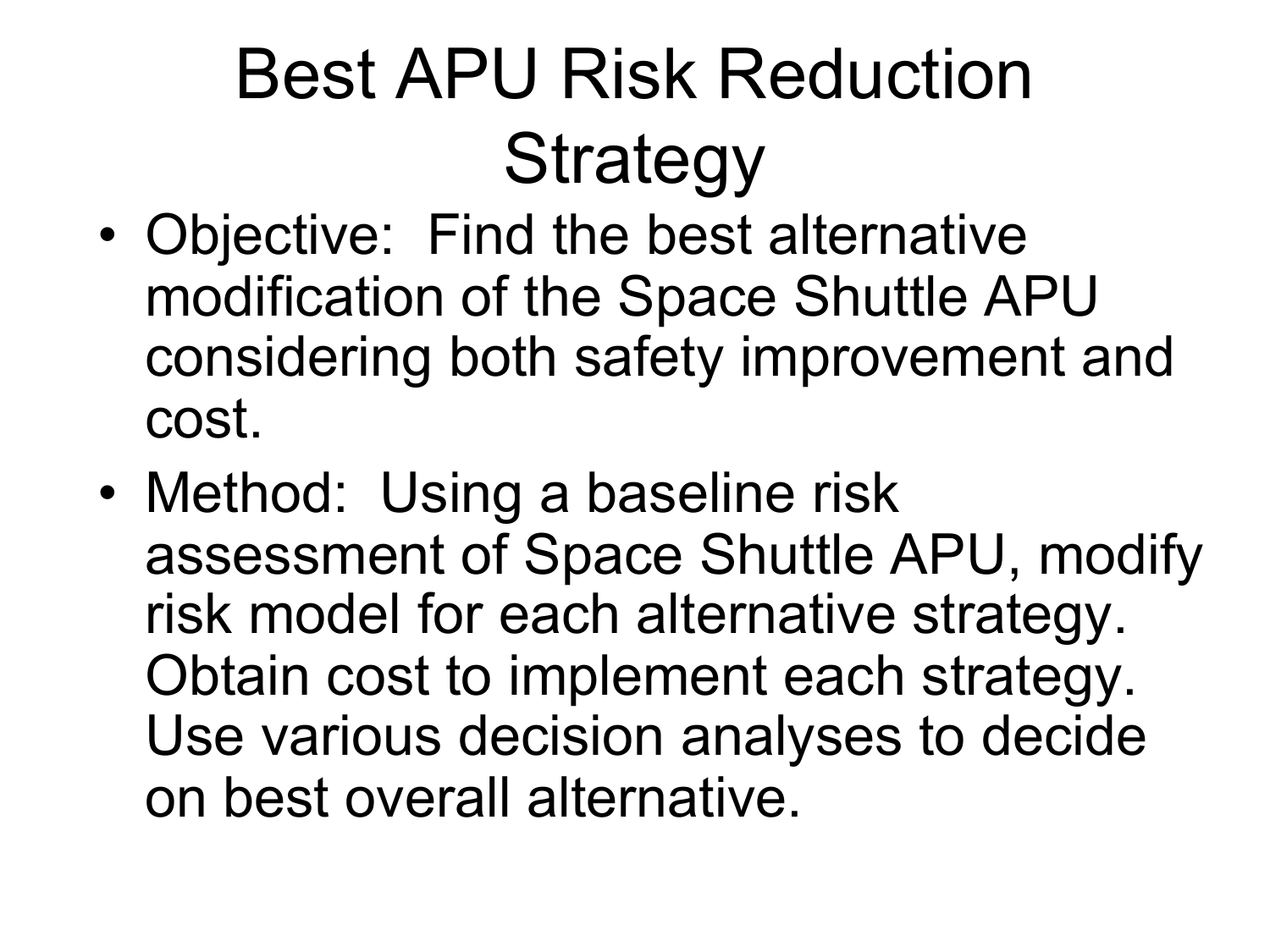#### Results of Cost and Safety Studies